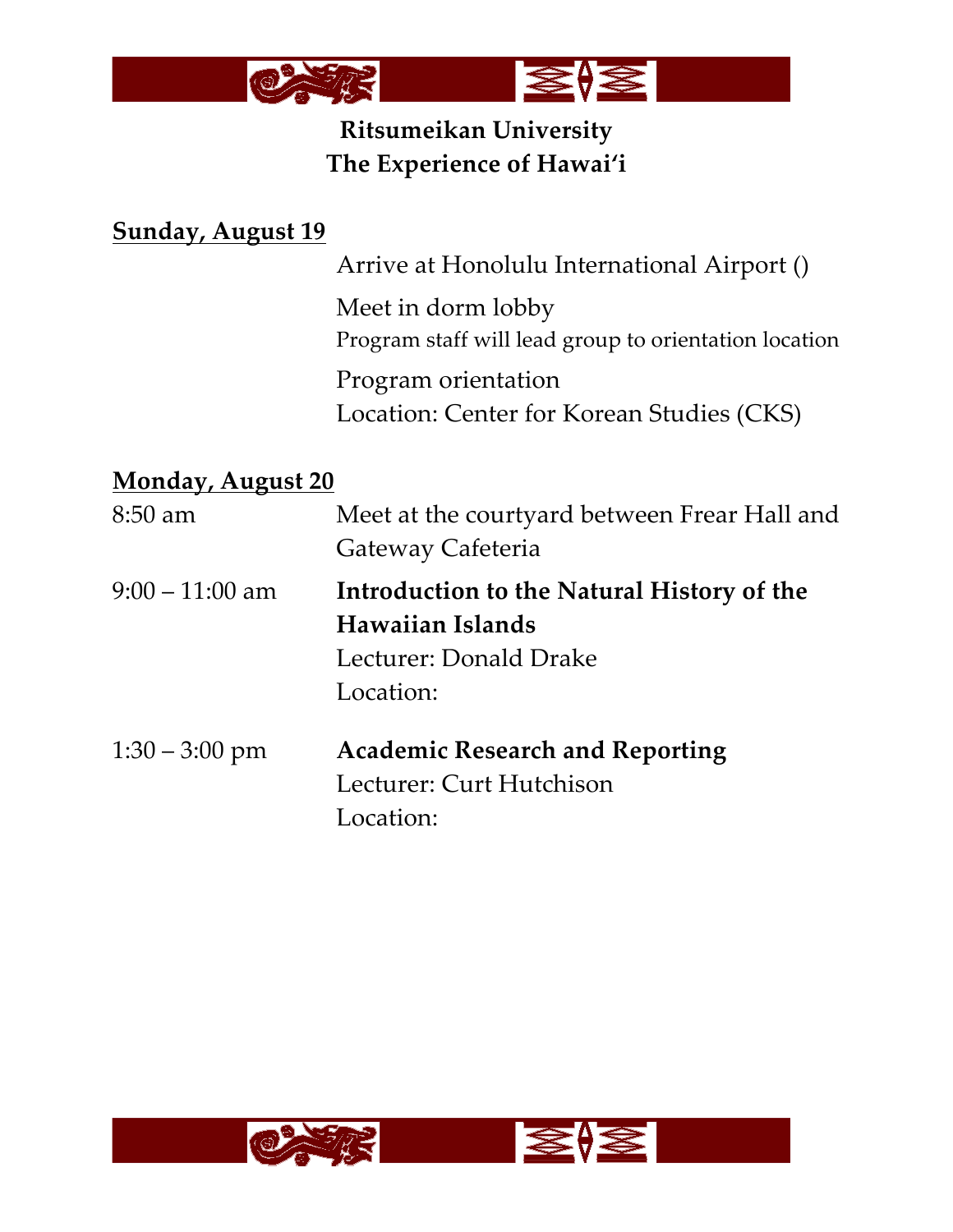

| <b>Tuesday, August 21</b>   |                                                                                                                                                                                                                                    |
|-----------------------------|------------------------------------------------------------------------------------------------------------------------------------------------------------------------------------------------------------------------------------|
| $9:00 - 11:00$ am           | Hawai'i: Center of the Pacific                                                                                                                                                                                                     |
|                             | Lecturer: Kekailoa Perry                                                                                                                                                                                                           |
|                             | Location:                                                                                                                                                                                                                          |
|                             | (Please wear comfortable shoes and clothes that you<br>can get dirty – no sandals or high-heels. You may<br>wish to bring bug spray and/or sunscreen. You will<br>be walking over dirt/mud and rocks for parts of the<br>lecture.) |
|                             | <b>Campus Tour, ID Cards</b>                                                                                                                                                                                                       |
| $1:00 \text{ pm}$           | Meet at Jefferson Hall                                                                                                                                                                                                             |
|                             | Please have your passport with you. You will not                                                                                                                                                                                   |
|                             | be able to get a UH ID card if you do not bring your<br>passport.                                                                                                                                                                  |
| <b>Wednesday, August 22</b> |                                                                                                                                                                                                                                    |
| 8:50 am                     | Meet in front of the Frear Hall Courtyard<br>Program staff will take you to the lecture location                                                                                                                                   |
| $9:00 - 11:30$ am           | <b>Engineering and Robotics</b>                                                                                                                                                                                                    |
|                             | Lecturer: Song Choi                                                                                                                                                                                                                |
|                             | Location:                                                                                                                                                                                                                          |

9:10 am Lab tours (20 minutes each):

\_\_\_\_\_ Laboratory () Laboratory ()

Laboratory ()

10:10 am Lecture by Prof. Choi regarding robotics

 $\overline{M}$ 

11:10 am Final comments, Q & A

11:30 am Program concludes

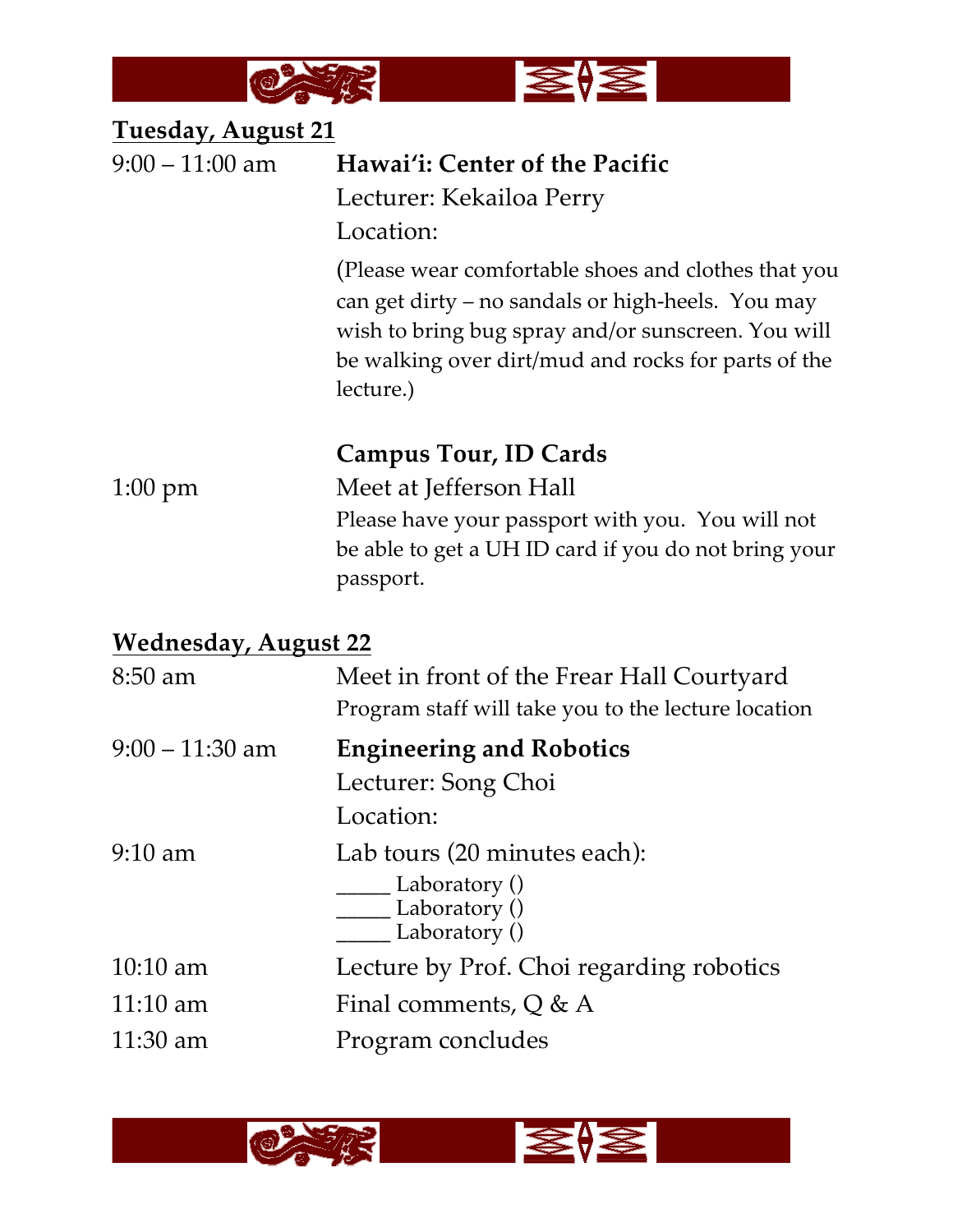

| $1:30 - 3:00$ pm | <b>Academic Research and Reporting</b> |
|------------------|----------------------------------------|
|                  | Lecturer: Curt Hutchison               |
|                  | Location: Hamilton 113                 |
|                  |                                        |
| $3:00 - 4:30$ pm | <b>Office Hours</b>                    |
|                  | Lecturer: Curt Hutchison               |
|                  | Location: Hamilton 113                 |

#### **Thursday, August 23**

| $9:00-11:00$ am | <b>Nanophysics</b>      |
|-----------------|-------------------------|
|                 | Lecturer: Klaus Sattler |
|                 | Location:               |

### **Friday, August 24**

|         | Field Trip: Multicultural Tour of 'Oahu          |
|---------|--------------------------------------------------|
|         | (A sack lunch and one beverage will be provided. |
|         | Students are welcome to bring extra water and    |
|         | snacks. Please wear comfortable clothing and     |
|         | footwear.)                                       |
|         | Lecturer: Keola Ryan                             |
| 8:20 am | Meet at Jefferson Hall                           |
| 8:30 am | Bus departs UH                                   |
| 4:30 pm | Bus returns to UH                                |

## **Saturday, August 25**

*No scheduled activities*

**Sunday, August 26** *No scheduled activities*

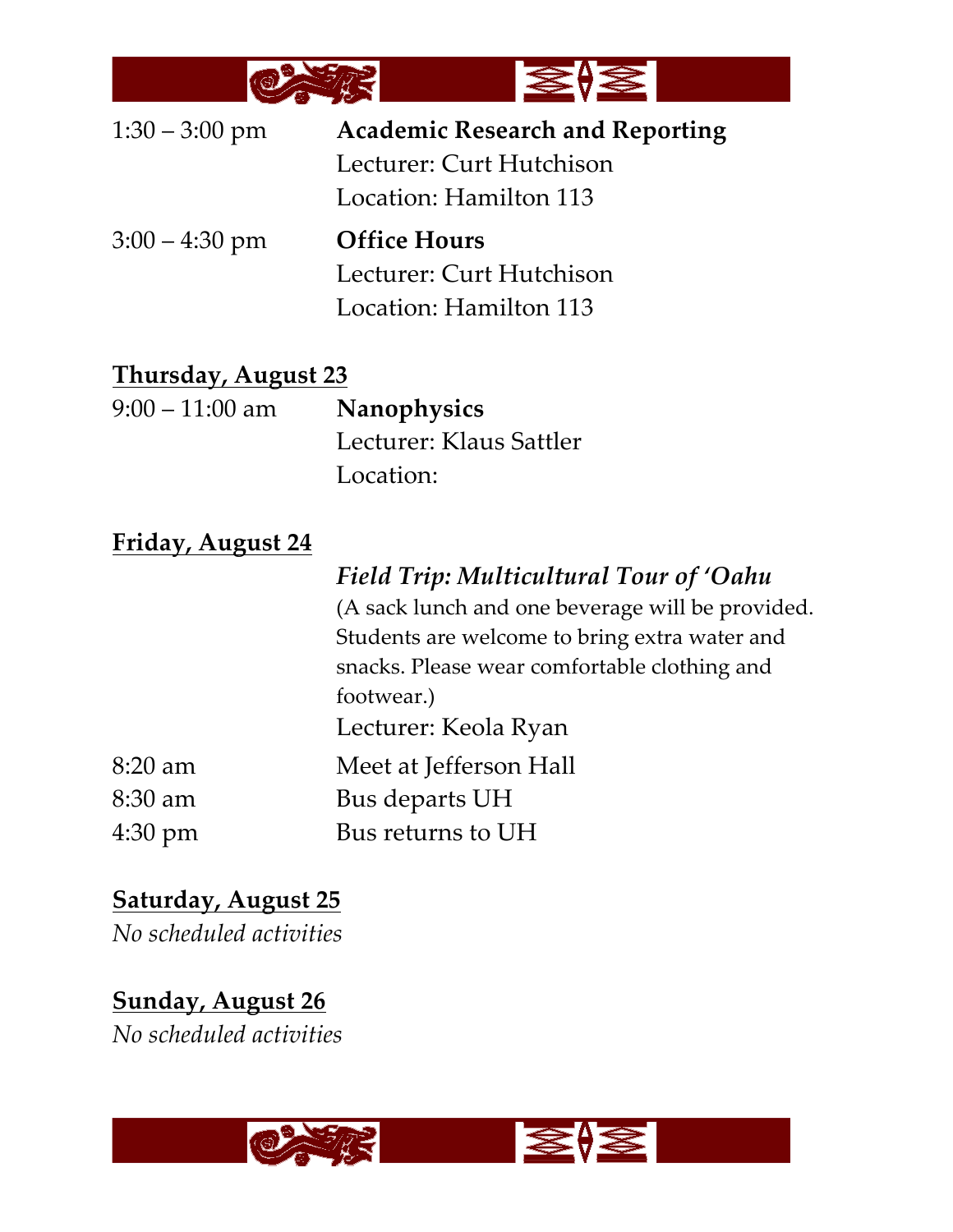

**Monday, August 27**

| $8:45 - 9:00$ am  | <b>Angels and Demons: Movie Clip Viewing</b><br>Location:                                            |
|-------------------|------------------------------------------------------------------------------------------------------|
| $9:00 - 11:00$ am | <b>Angels and Demons: The Real Physics of</b><br>Antimatter<br>Lecturer: Thomas Browder<br>Location: |
| $1:30 - 3:00$ pm  | <b>Academic Research and Reporting</b><br>Lecturer: Curt Hutchison<br>Location:                      |

**Tuesday, August 28**

| $9:00-11:00$ am | <b>Hawaiian Language</b> |
|-----------------|--------------------------|
|                 | Lecturer: Kawehi Lucas   |
|                 | Location:                |

## **Wednesday, August 29**

|                  | <b>National Oceanic and Atmospheric</b>                                         |
|------------------|---------------------------------------------------------------------------------|
|                  | <b>Administration (NOAA) Facility Tour</b>                                      |
| $10:15$ am       | Meet at Jefferson Hall                                                          |
| $10:30$ am       | Program begins                                                                  |
| $11:45$ am       | Program ends                                                                    |
| $1:30 - 3:00$ pm | <b>Academic Research and Reporting</b><br>Lecturer: Curt Hutchison<br>Location: |
| $3:00 - 4:30$ pm | <b>Office Hours</b><br>Lecturer: Curt Hutchison<br>Location:                    |
|                  |                                                                                 |
|                  |                                                                                 |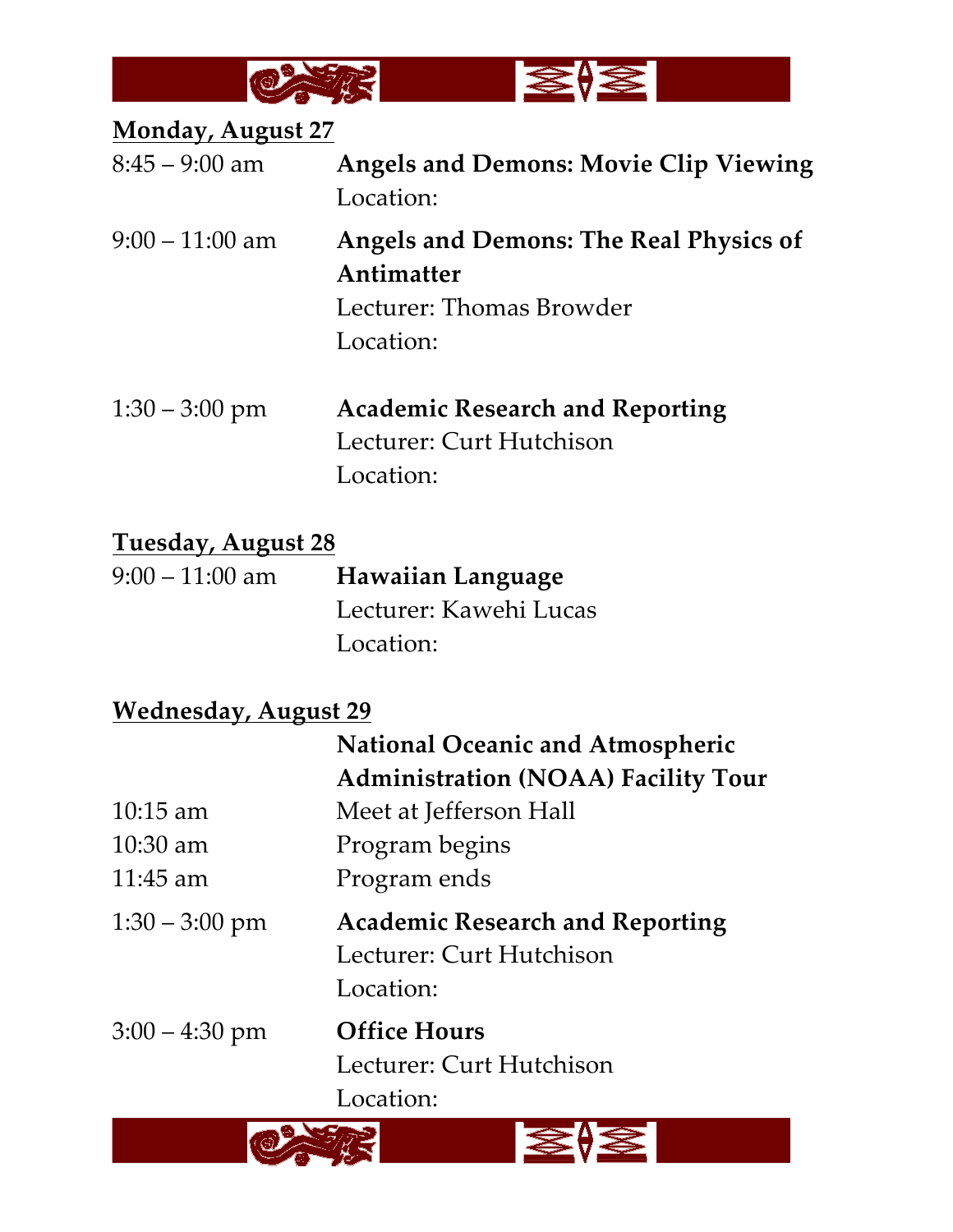

# **Thursday, August 30**

*No scheduled activities*

## **Friday, August 31**

|            | Visit to the Island of Hawai'i |
|------------|--------------------------------|
| <b>TBD</b> | Meet at the dormitory lobby    |
| TBD.       | Depart by taxi for the airport |

# **Saturday, September 1**

*No scheduled activities*

# **Sunday, September 2**

*No scheduled activities*

# **Monday, September 3**

*(Holiday – Labor Day)* 1:30 – 3:00 pm **Academic Research and Reporting** Lecturer: Curt Hutchison Location:

### **Tuesday, September 4**

| $9:00-11:00$ am | <b>Extragalactic Astronomy</b> |
|-----------------|--------------------------------|
|                 | Lecturer: Robert Joseph        |
|                 | Location:                      |



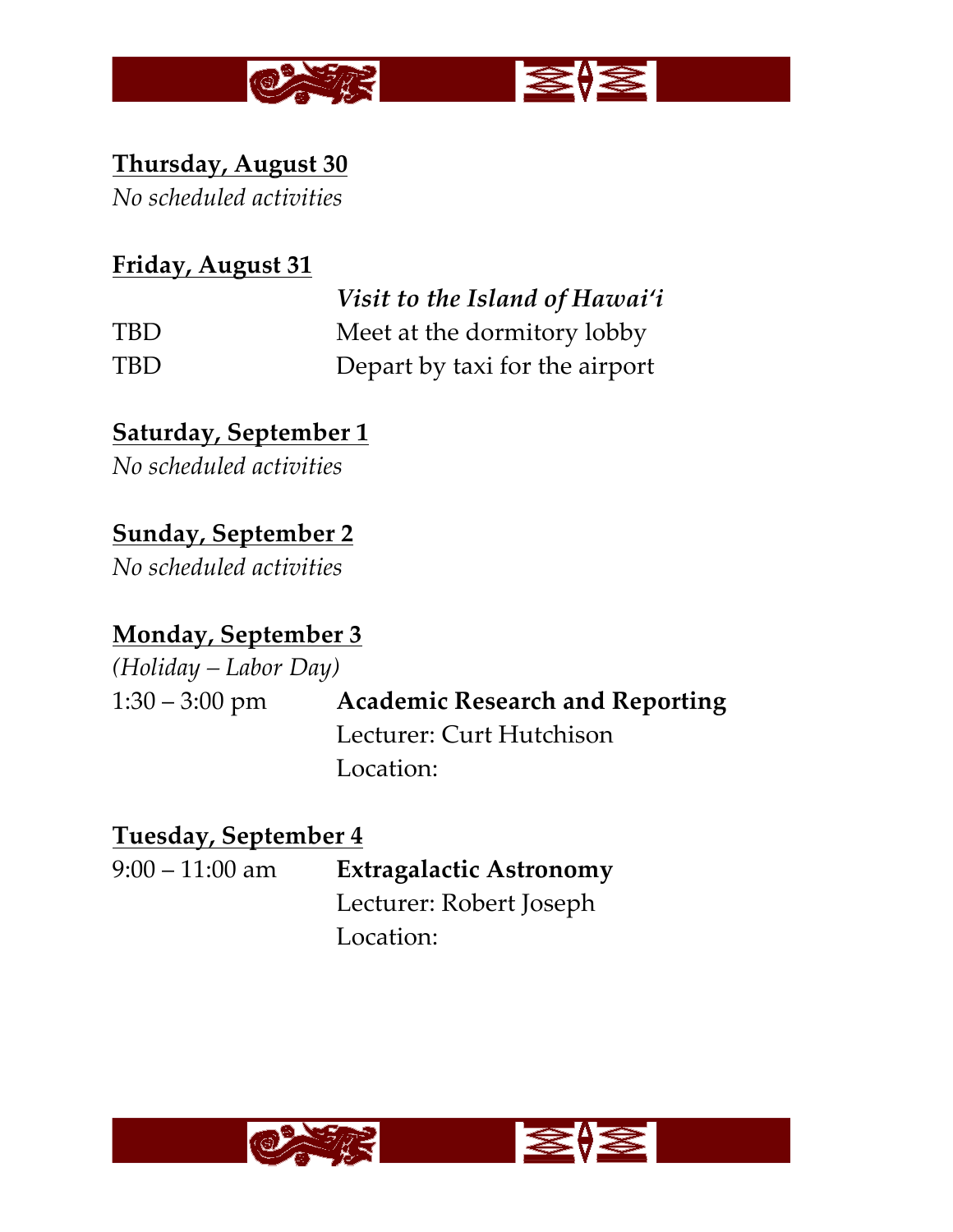



# **Wednesday, September 5**

|            | <b>Field Trip: Bishop Museum</b> |
|------------|----------------------------------|
| $8:20$ am  | Meet at Jefferson Hall           |
| $8:30$ am  | Bus departs                      |
| $8:50$ am  | Arrive at museum, check-in       |
| $9:00$ am  | Guided tour of Hawaiian Hall     |
| $11:45$ am | Bus departs for UH               |
|            |                                  |

### **Thursday, September 6**

| $9:00-11:00$ am | <b>Extrasolar Planets</b>    |
|-----------------|------------------------------|
|                 | Lecturer: Nader Haghighipour |
|                 | Location:                    |

### **Friday, September 7**

| $9:00 - 11:00$ am | Art of Hawai'i                         |
|-------------------|----------------------------------------|
|                   | Lecturer: Jerome Feldman               |
|                   | Location:                              |
| $1:30 - 3:00$ pm  | <b>Academic Research and Reporting</b> |
|                   | Lecturer: Curt Hutchison               |
|                   | Location:                              |
| $3:00 - 4:30$ pm  | <b>Office Hours</b>                    |
|                   | Lecturer: Curt Hutchison               |
|                   | Location:                              |

## **Saturday, September 8**

*No scheduled activities*

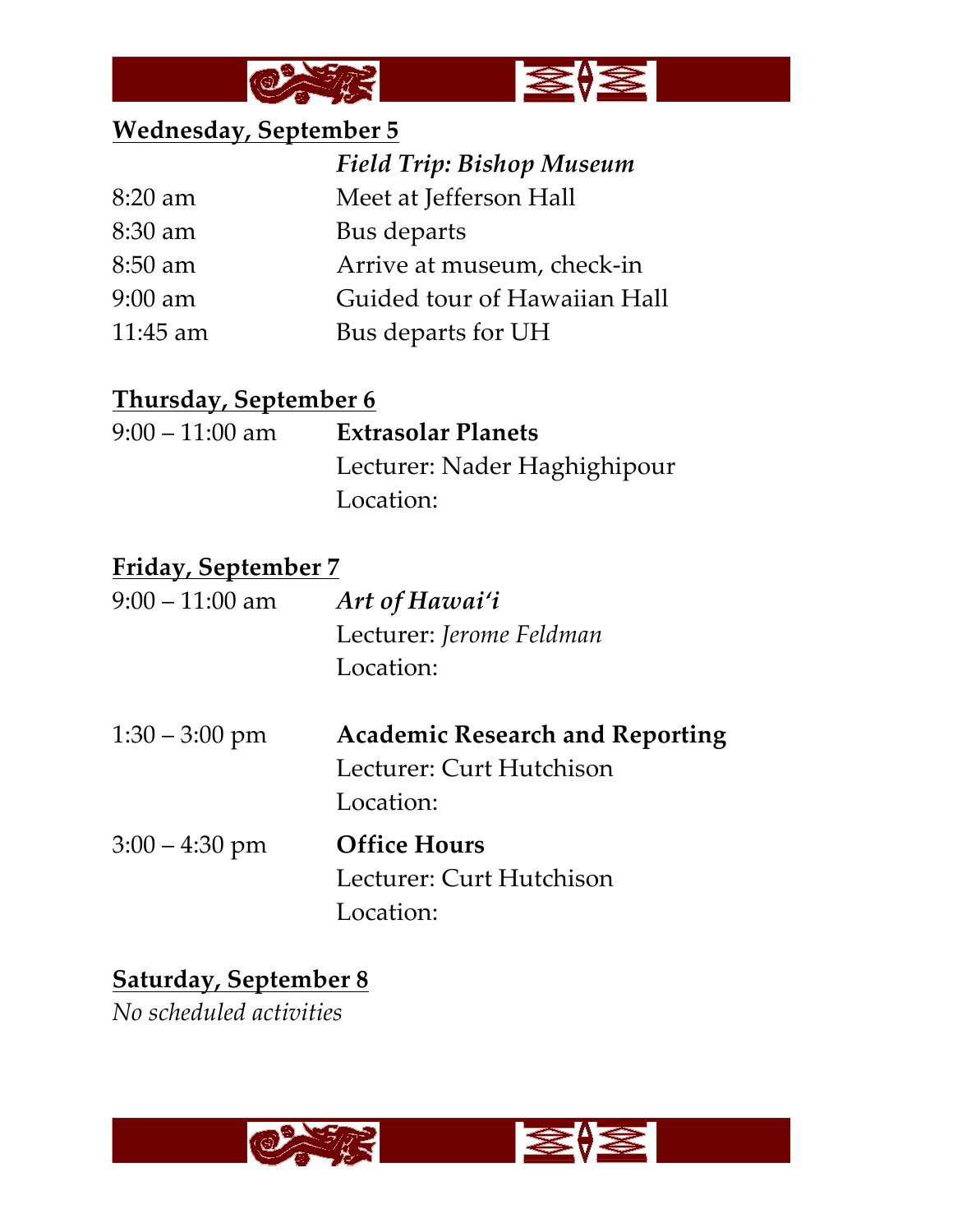

## **Sunday, September 9**

*No scheduled activities*

### **Monday, September 10**

| $1:30 - 3:00$ pm | <b>Academic Research and Reporting</b> |
|------------------|----------------------------------------|
|                  | Lecturer: Curt Hutchison               |
|                  | Location:                              |
| $3:00 - 4:30$ pm | <b>Office Hours</b>                    |
|                  | Lecturer: Curt Hutchison               |
|                  | Location:                              |
|                  |                                        |

## **Tuesday, September 11**

| $12:45 - 2:45$ pm | <b>Hawaiian Dance</b>        |
|-------------------|------------------------------|
|                   | Lecturer: Vicky Takamine     |
|                   | Location: Music Building 118 |

## **Wednesday, September 12**

| $9:00-11:00$ am | Lei-Making               |
|-----------------|--------------------------|
|                 | Lecturer: Pualani Kauila |
|                 | Location:                |

# **Thursday, September 13**

|                    | <b>Field Trip: Polynesian Cultural Center</b>        |
|--------------------|------------------------------------------------------|
|                    | (A luau dinner will be provided as part of the field |
|                    | trip.)                                               |
| $12:35 \text{ pm}$ | Meet at Jefferson Hall                               |
| $12:45 \text{ pm}$ | Bus departs UH                                       |
| $10:00 \text{ pm}$ | Bus returns to UH                                    |